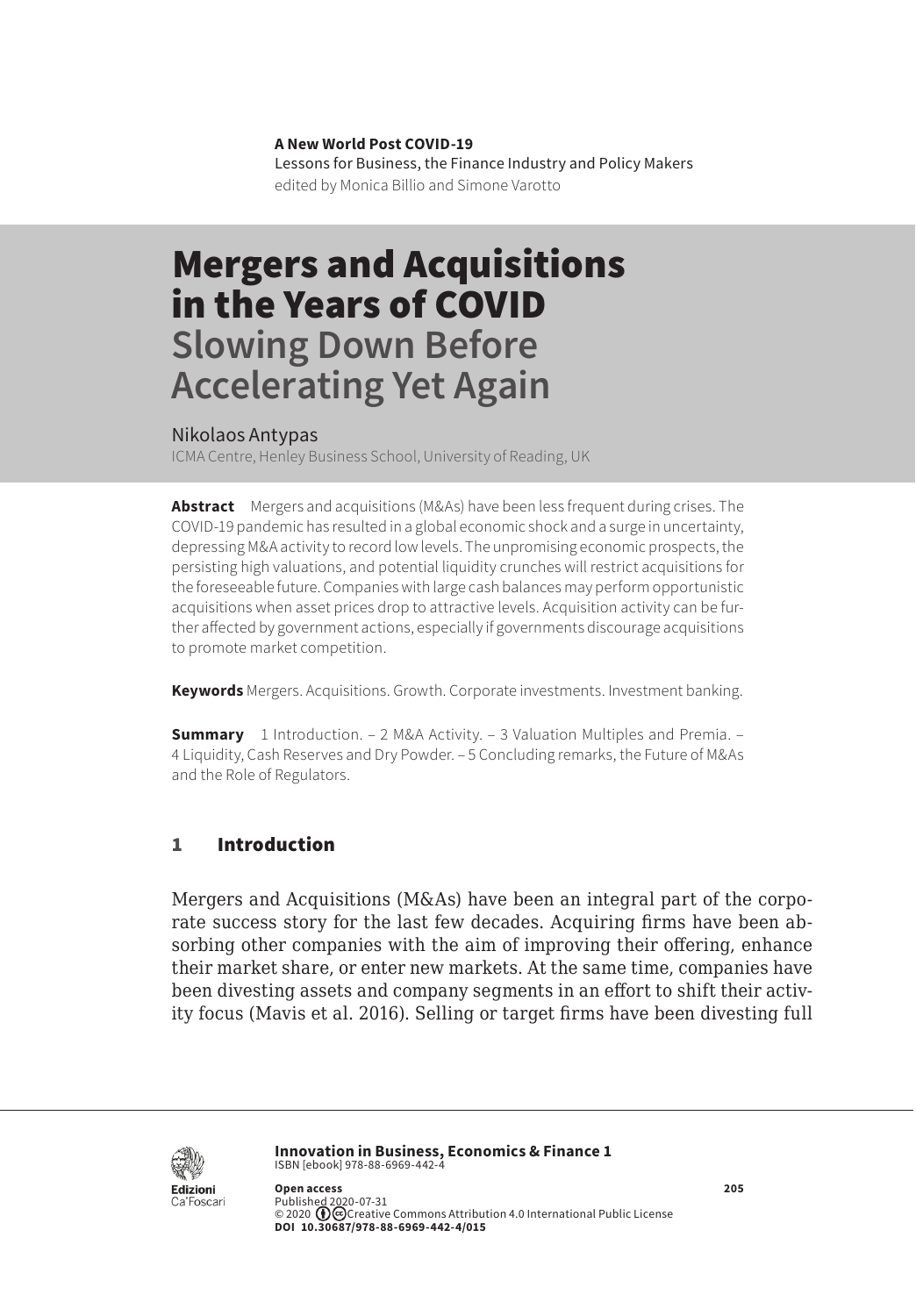<span id="page-1-0"></span>or partial ownership of their assets, usually in exchange for hefty returns, i.e. 'premia',<sup>1</sup> or for a chance to save their business from a wide array of challenges, such as financial constraints, obsolescence, and productivity inefficiencies (see e.g. Hopkins 1991). A sizeable industry serving both sides of the transaction has mushroomed over the years, providing auxiliary services such as due diligence, financing, even match-making between buyers and sellers.<sup>2</sup> While M&A activity almost never stops, it follows a wave-like pattern over the years, with peaks and troughs in the number and total value of deals. The troughs usually coincide with economic shocks related to surges in market uncertainty, economic slowdown, and liquidity crunches.

The current COVID-19 pandemic posits an unprecedented shock to the modern, global economy. While an accurate prediction on the economic damage is impossible at the time of writing (June 2020), the OECD expects the impact to be the worst during peace-time for at least the last 100 years (Giles 2020). As a result, M&A activity has also taken a hit. In this chapter, we will look at several aspects of M&As and the ways the current pandemic has affected them. When appropriate, we will extrapolate from past experience and try to predict the implications for prospective acquirers and the overall M&A industry for the foreseeable future.

### 2 M&A Activity

The number of deals and aggregate deal value per annum fluctuate over time. In 2019, the global M&A market saw 49,849 deals totalling a value of \$3.70 trillion, which is markedly higher than 2009, when the market saw 40,710 deals totalling \$2.19 trillion (IMAA 2020). In 2007-08, all major economies were affected by the Global Financial Crisis and, as a result, the number of transactions plummeted. The US market, which usually yields most of the global deal activity, experienced a severe drop in deal making as well. Figure 1 shows the annual M&A activity in deal numbers and total value for the US **[fig. 1]**. Both activity metrics follow the pattern of waves that span over several years; activity usually plummets at the onset of an economic shock, which introduces uncertainty for corporate performance and, therefore, unfavourable economic prospects for acquisitions. Three distinct waves can be identified in figure 1: the "Dot-Com" wave in the late 1990, a consolidation wave in the mid-2000s,

<sup>1</sup> For a review of acquisition premia, see Laamanen 2007; Alexandridis et al. 2013; Nielsen, Melicher 1973.

<sup>2</sup> For a review of investment banks and deal auxiliary services, see Chemmanur, Ertugrul, Krishnan 2019; Golubov, Petmezas, Travlos 2012; McLaughlin 1992.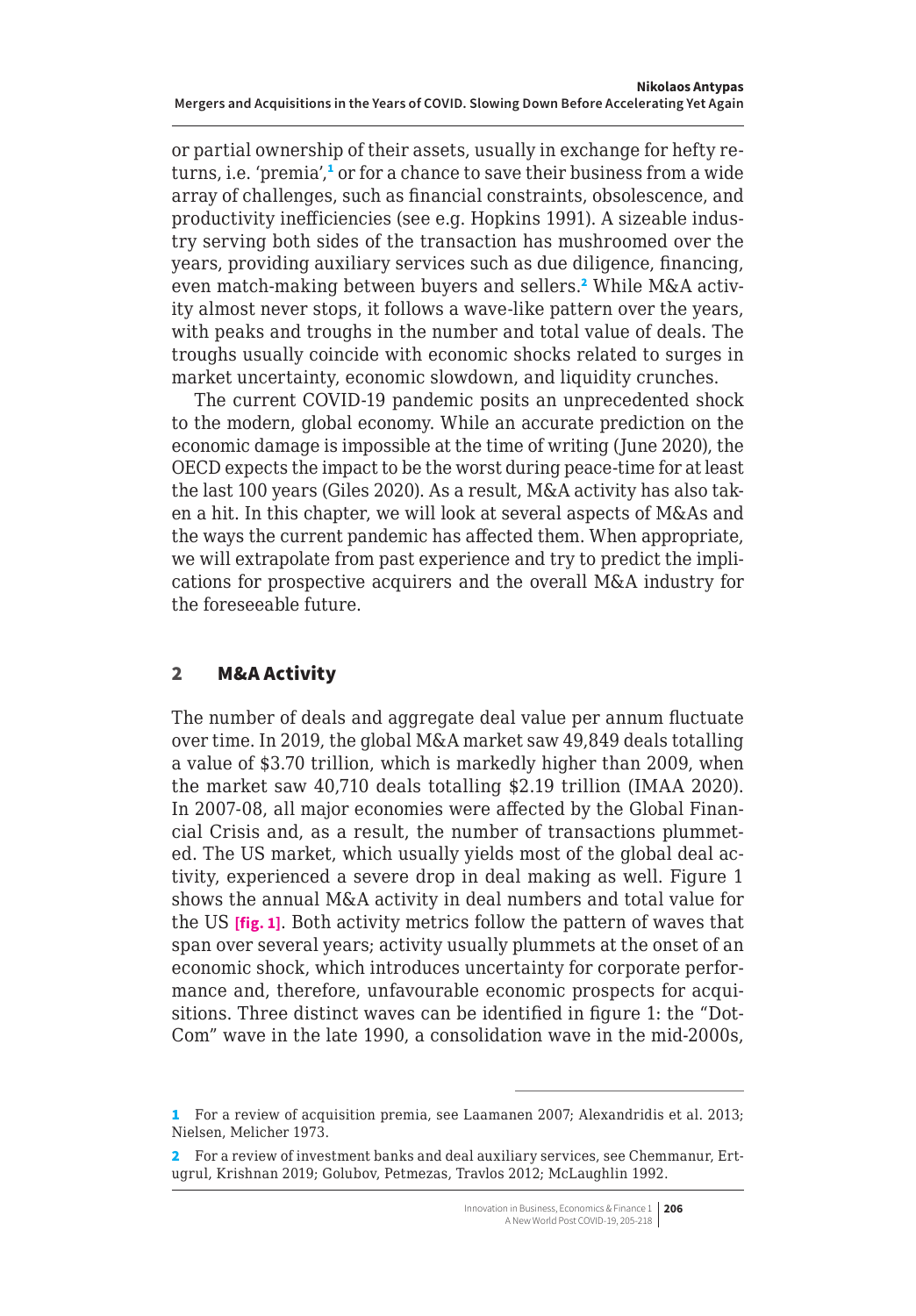and a mega-deal wave in the 2010s, where the total deal value surpassed the previous wave, but deal number did not recover (see e.g. Alexandridis, Antypas, Travlos 2017).



**Figure 1** Deal activity by year. The deals include transactions by US-based acquirer and deal value of at least \$1 million. The following types of transactions have been excluded: Minority Stake Purchases, Privatizations, Leveraged Buyouts, Repurchases, Recapitalizations, Self-Tenders, Exchange Offers, Acquisitions of Remaining Interest. Source of data: Securities Data Company (SDC) by Refinitiv

The economic uncertainty introduced by COVID-19 has resulted in the near total suspension of deal-making in 2020. The decrease in activity, as presented in figure 1, shows an unprecedentedly low level of deals, although the 2020 data reflect only the activity during January-June. In order to have a fair understanding of the COVID-19 impact on deals during early 2020, I have created a month-by-month comparative analysis. In figures 2-3, we see the number and total value of deals, respectively, during the first few months of 2020 and the average of the same months over the years 1985-2019 **[figs. 2-3]**. The M&A activity started deteriorating in February, when COVID-19 was developing into a pandemic and capturing an increasing portion of the news headlines. Since then, most US-listed companies have announced a major hit to their first-quarter earnings due to the sudden drop in economic activity across most sectors, especially in transportation, consumer products, and hospitality services (see e.g. Morris 2020). The broad economic effect of the pandemic has cast doubts, not only on the shortterm prospects for the economy, but also on the duration of the recession. As the crisis persists, transaction metrics are expected to remain depressed.

Corporate executives have acknowledged the unpredictable duration and impact of the pandemic, which has forced them to revise their acquisition plans. According to a small-scale survey, more than 50% of prospective acquirers have either withdrawn from deal negotiations or postponed their acquisition plans, while about 23% expect to con-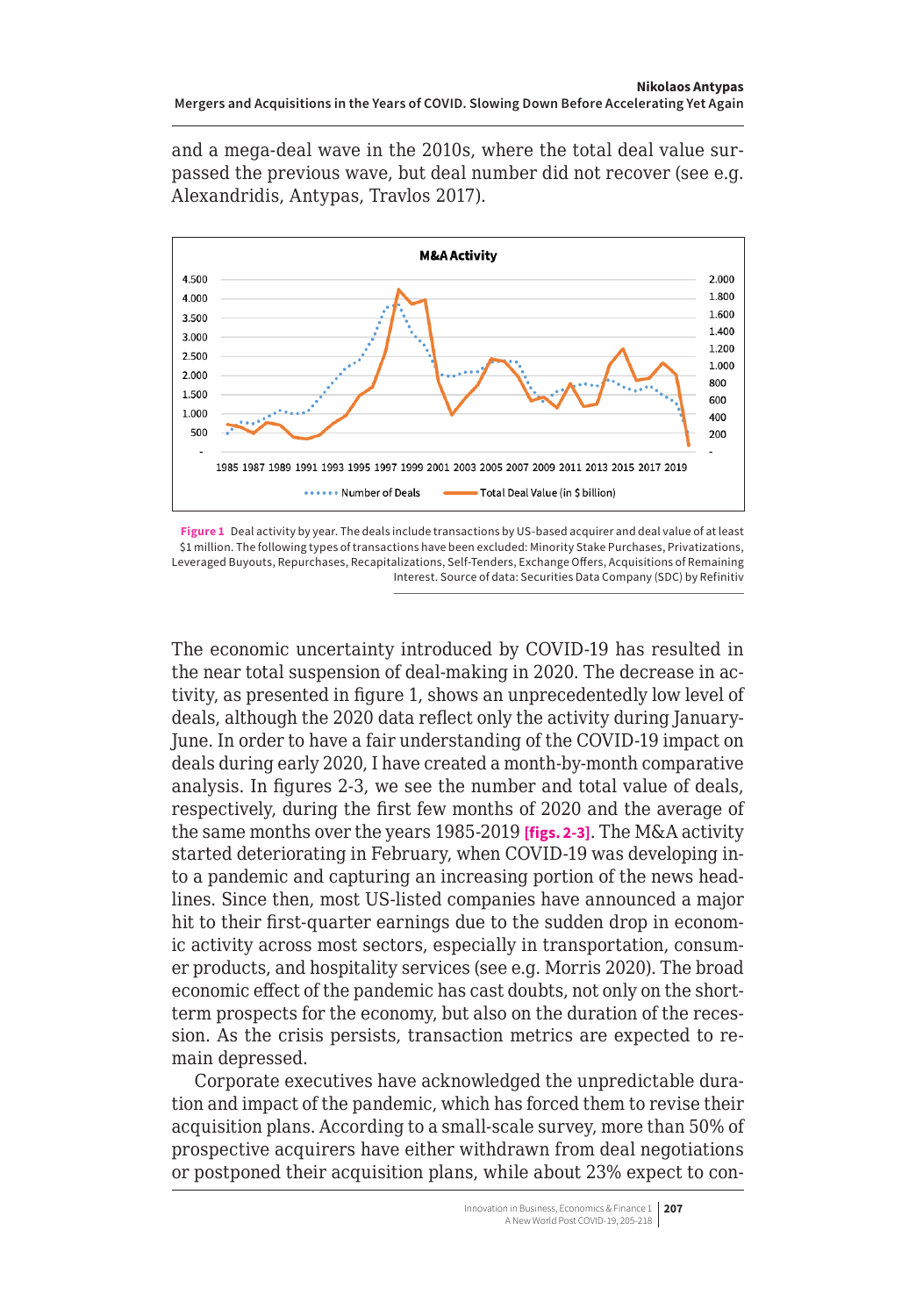#### **Nikolaos Antypas**

**Mergers and Acquisitions in the Years of COVID. Slowing Down Before Accelerating Yet Again**



**Figure 2** Number of Deals per Month. The deals include transactions by US-based acquirer and deal value of at least \$1 million. The following types of transactions have been excluded: Minority Stake Purchases, Privatizations, Leveraged Buyouts, Repurchases, Recapitalisations, Self-Tenders, Exchange Offers, Acquisitions of Remaining Interest. Source of data: SDC by Refinitiv



**Figure 3** Total Deal Value per Month. The deals include transactions by US-based acquirer and deal value of at least \$1 million. The following types of transactions have been excluded: Minority Stake Purchases, Privatizations, Leveraged Buyouts, Repurchases, Recapitalisations, Self-Tenders, Exchange Offers, Acquisitions of Remaining Interest. Source of data: SDC by Refinitiv

tinue their investments in the second half of 2020 (Herndon, Bender 2020). Their plans should be contingent to two main factors. First, a potential second wave of infections may lead state governments to enforce a second lockdown, unless an effective and readily available treatment has been introduced by then. Second, consumption may not recover to pre-pandemic levels, since the increase in unemployment and bankruptcies may have resulted in a permanent loss of income for a critical proportion of the population. Therefore, prospective acquirers may have to postpone their plans once again and wait for market prospects to improve before continuing with their investments.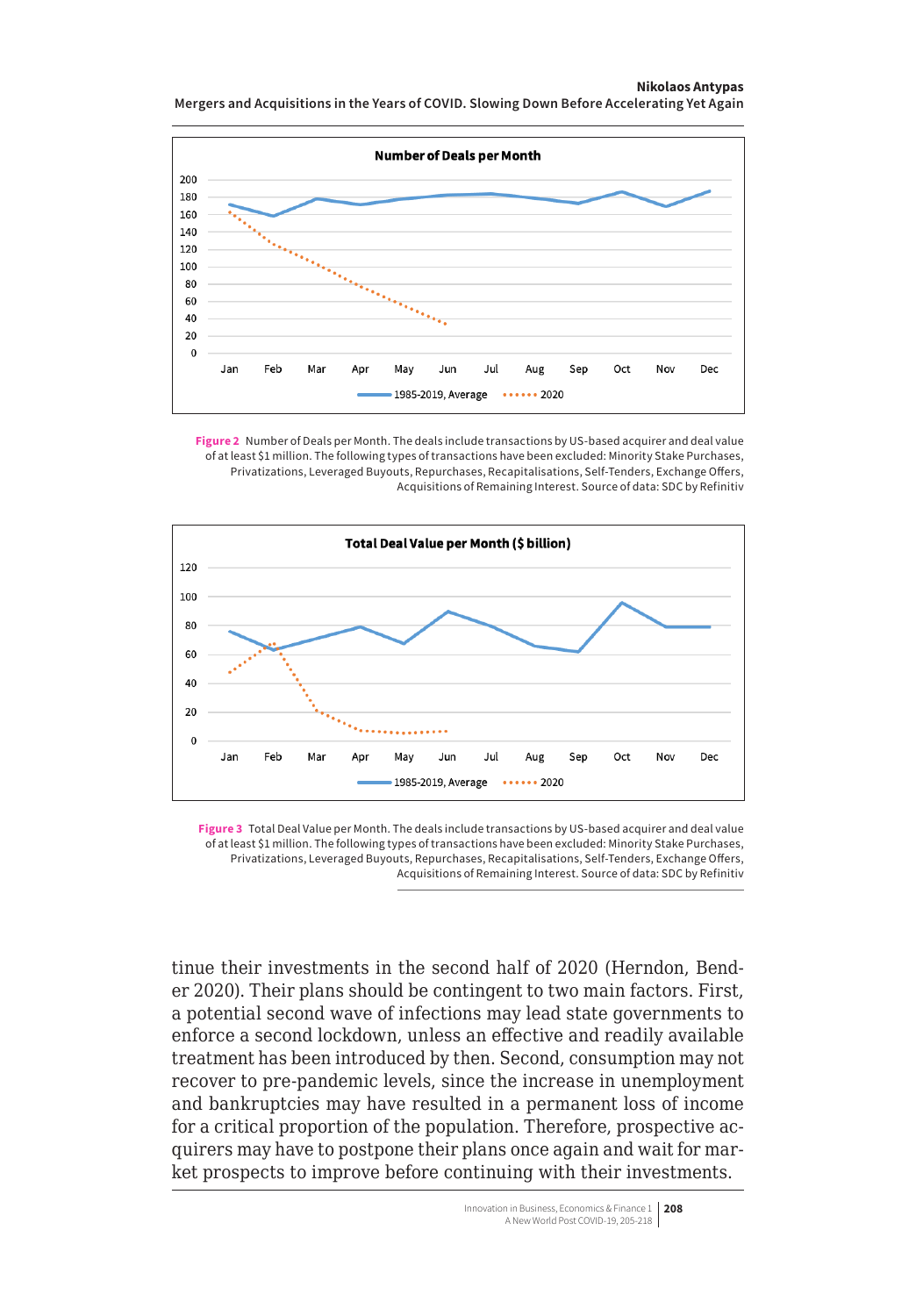<span id="page-4-0"></span>It is important to note that regardless of the changes in the aggregate level of M&A activity, companies may still conduct acquisitions while the pandemic persists. Their decision will have to factor in the economic and strategic prospects of the deal, the absolute and relative cost of the acquisition, capital availability, and potential regulatory concerns. We will be looking into these factors in the following sections.

#### 3 Valuation Multiples and Premia

One of the most important features of a deal is the price. Acquirer and target shareholders have to come to an agreement on a fair price for the target firm's shares, as well as the appropriate consideration structure, i.e. cash, stock, or a mix of the two. It is common for acquirers to pay a 'premium' for a target's shares. In general, the premium is an amount paid on top of the target's fair equity value. In the case of publicly listed targets, the premium is defined as the percentage by which the target market capitalisation implied by the offer price exceeds the target's recent market capitalisation. Historically, the average premium has been around 20-30%.<sup>3</sup> The premium serves as an enticement to target shareholders, who would otherwise have little incentive to sell their shares at current market prices. The premium can also be viewed as the target firm's share of the future synergistic gains that are expected to be achieved by the new, combined entity. If the premium is low, the acquirer's shareholders may enjoy a larger share of the future synergies; while if it is too high the acquirer's shareholders may receive only a small part of the synergies, or they may lose part of their current value. Therefore, it is apparent that the pricing exercise is a key step in designing an acquisition, and is the single most important aspect that can 'make or break' a deal.

The complexity of pricing has been further complicated during the pandemic. In previous economic and financial crises the market has reflected the decrease in economic prospects in security prices. The lower expected revenue and higher probability of insolvency have led to a decrease in stock prices, even for individual stocks with relatively good prospects. However, in 2020 the stock market in most western countries has substantially recovered after a quick and sharp correction, while the economic prospects of the respective countries have deteriorated. Although it may be too early to identify the causes of the market-economy disconnection, the prevalent explanation is complex and involves the following factors:

<sup>3</sup> The premium figure is calculated based on SDC data for deals with US acquirers that are valued at more than \$1 million.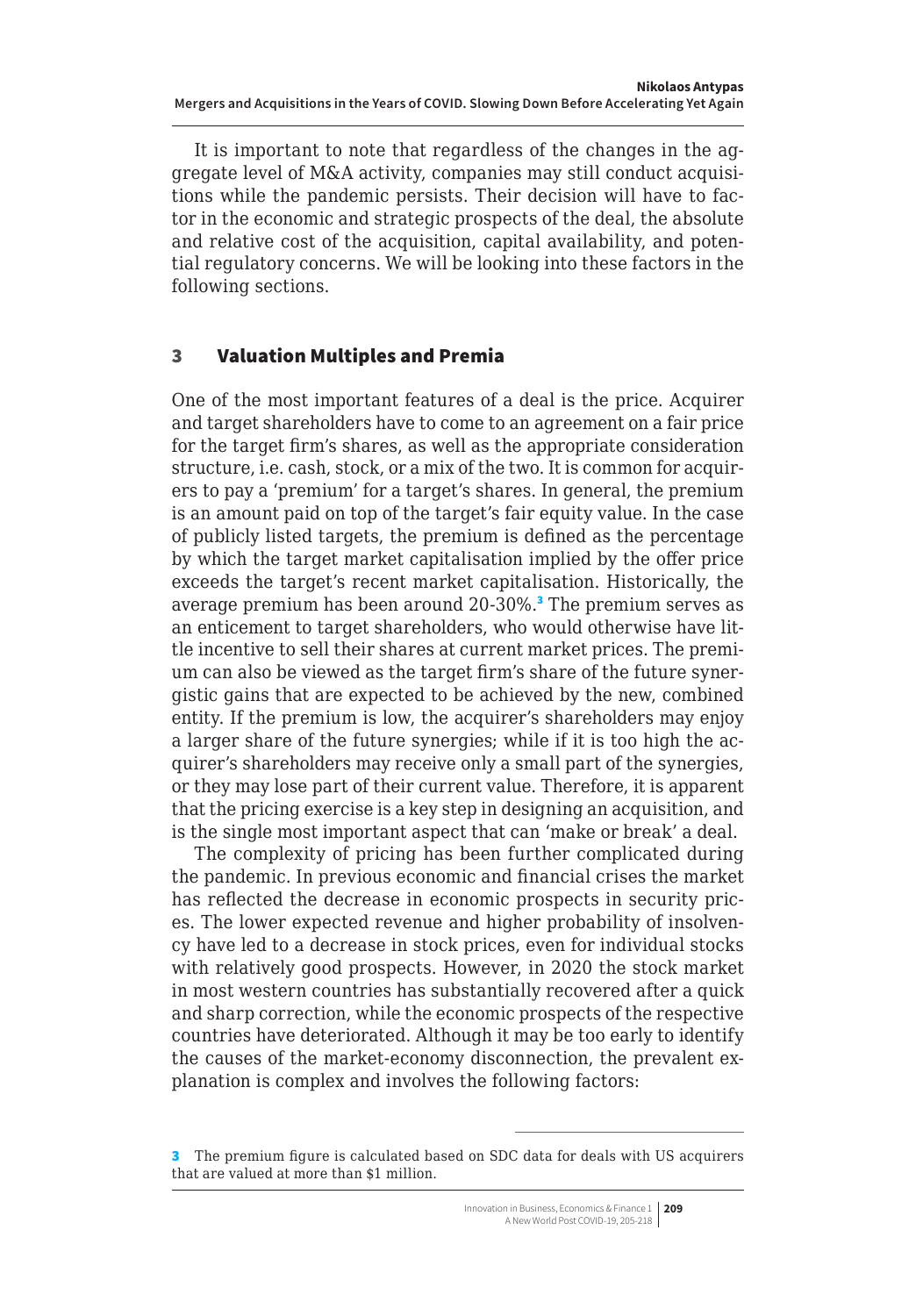- 1. the reported willingness of central banks to provide unlimited support to the economy (Lewis 2020),
- 2. optimism for the discovery of an effective vaccination within the next 12 months (Gallagher 2020),
- 3. the gradual re-starting of economic activity in countries with imposed lockdowns (BBC 2020).

Regardless of the causes for the market-economy disconnection, stock prices do not reflect the cash flow potential of the underlying businesses. As can be seen in **[fig. 4]**, US stock prices have remained near an all-time high, after a sharp, short-lived correction. In order to understand the stock market optimism and the disconnection between the market and the economy, we will look into the price-toearnings (P/E) ratio for the S&P 500 index. For shares, the P/E ratio shows the amount investors are willing to pay today in order to have a claim on one unit of earnings. The aggregate index P/E ratio can be interpreted as being based on investor expectations for future earnings growth; a high P/E ratio can indicate either high growth expectations or overvaluation, while a low P/E ratio indicates uncertainty about future growth or undervaluation.

Figure 5 shows the S&P 500 P/E ratio since 1985. The recent P/E ratio is no lower than for the past 20 years **[fig. 5]**. Despite the 13.3%<sup>4</sup> US unemployment rate and the 45 million new unemployment claims in the US between February and June,<sup>5</sup> the market seems to have maintained unreasonably high expectations regarding future earnings growth. We can refine this conclusion after adjusting the P/E ratio for inflation and long-run earnings. The refined measure, labelled "Shiller P/E ratio" after Robert Shiller, provides a smoothed measure of valuation.<sup>6</sup> Figure 6 shows the S&P 500 Shiller P/E ratio since 1985 **[fig. 6]**. The interpretation of this new measure suggests that valuations have been near the highest levels since the outbreak of the "DotCom bubble" in the late 1990s. Most surprisingly, if we ignore the period of irrational valuations of the late 1990s and go further back in time, the current S&P 500 Shiller P/E ratio is near its highest level since the retro-fitted estimation of the index for back to 1872. This is indicative of the market-economy disconnection, and the optimism portrayed in the markets despite the dreadful recession ahead of us.

Prospective acquirers attempting to take control of a public target should be willing to pay a premium on top of the aforementioned historically high prices, while the prospects of revenue and earn-

4 For more details, see <http://www.bls.gov>.

5 For more details, see <https://www.dol.gov>.

<sup>6</sup> For more details on the calculation and interpretation of Shiller's P/E ratio, see [htt](https://www.multpl.com/shiller-pe)[ps://www.multpl.com/shiller-pe](https://www.multpl.com/shiller-pe).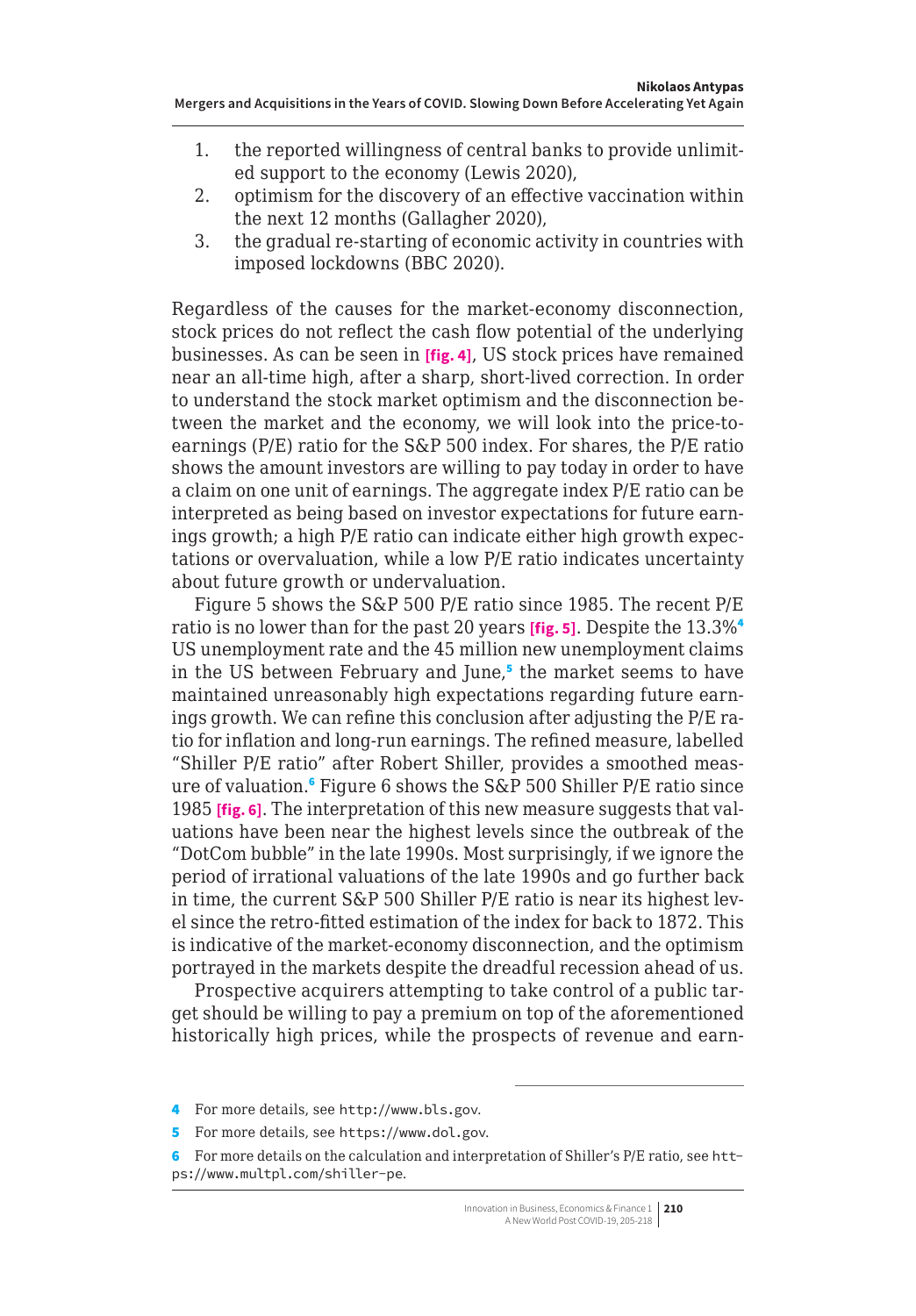#### **Nikolaos Antypas Mergers and Acquisitions in the Years of COVID. Slowing Down Before Accelerating Yet Again**





**Figure 4** S&P 500 Index. Source of data: EIKON by Refinitiv

**Figure 5** S&P 500 P/E ratio. Source of data: <https://www.multpl.com/>



Innovation in Business, Economics & Finance 1 **211** A New World Post COVID-19, 205-218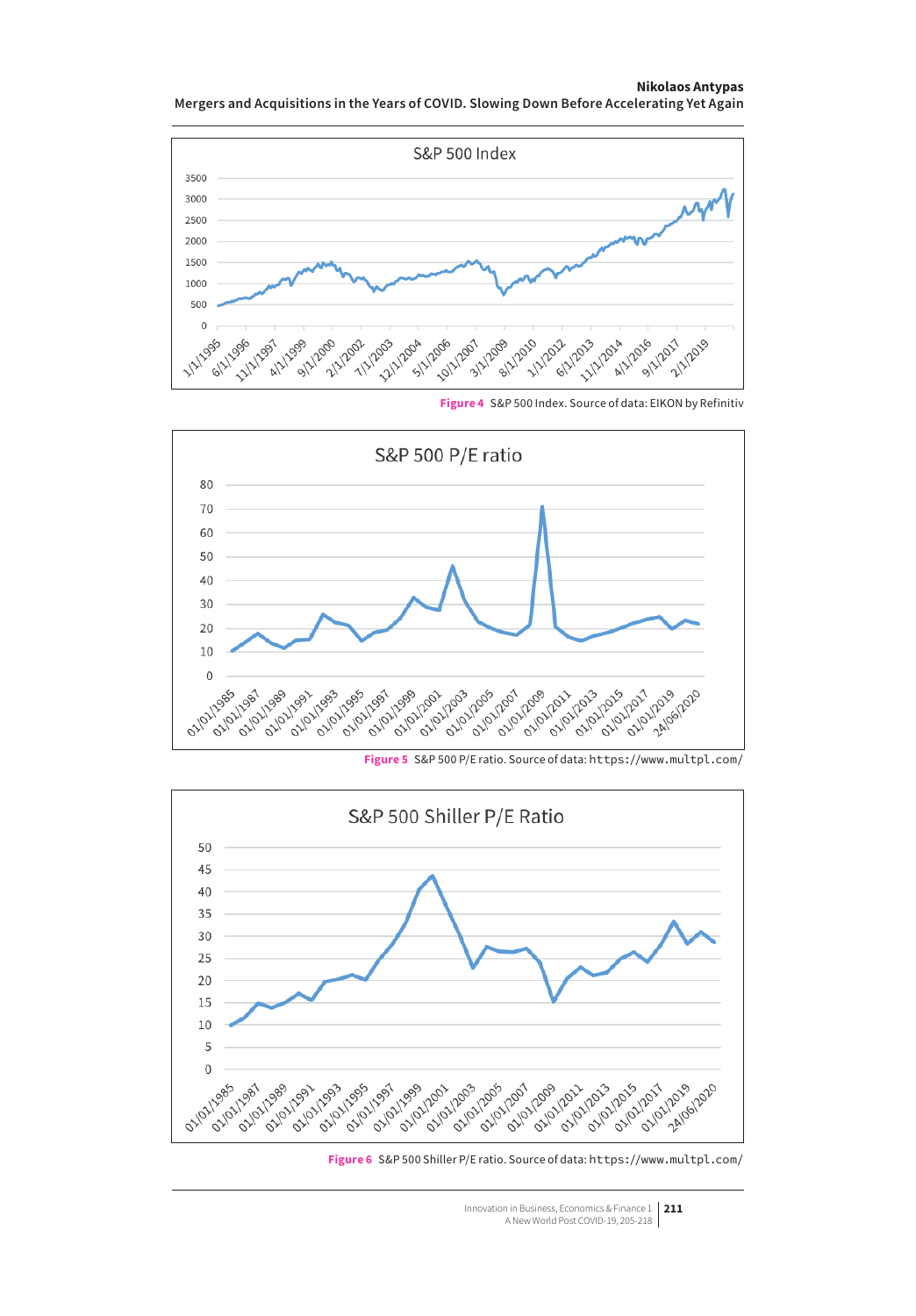<span id="page-7-0"></span>ings growth are uncertain for the foreseeable future. Cautious acquirers usually avoid the risk of overpaying for assets, and the high stock market valuations may hamper M&A activity during the pandemic. An exception to this expectation can be the consolidation of ailing sectors, such as transportation and hospitality, where companies may need to join forces in order to survive. In these cases, we may see more mergers of equals instead of acquisitions.

Nevertheless, some deal activity may also continue in the least affected sectors, especially deals with stock swap consideration, since there is evidence suggesting that the absolute level of valuation may be less important than the relative valuation between the acquirer and the target (see e.g. Rhodes‐Kropf, Viswanathan 2004). Specifically, acquirers that are overvalued relative to their targets will still pursue the acquisition in order to take advantage of the beneficial overvaluation. The window of opportunity for such acquisitions is unknown, since the disconnection between the securities market and the economy may be reduced at any time. In any case, due to the high uncertainty in the securities market, we may see the application of strict price collars, that define the exchange rate of acquirer and target shares within and outside pre-agreed price ranges.<sup>7</sup>

## 4 Liquidity, Cash Reserves and Dry Powder

The poor short- and mid-term prospects for the economy may be less of a deterrent for aspiring acquirers with sufficient liquidity. Robust cash reserves fulfil a double role during the pandemic. First, they support the operations of the companies during the recession. Since the duration of the downturn cannot be forecast with reasonable accuracy, the large reserves place these cash-rich firms at the advantage of maintaining operational capacity and being ready to capture the recovering demand. Second, the excess cash reserves can be used as consideration for M&As in case raising capital in the securities markets is too slow for a time-sensitive investment opportunity, or the market uncertainty results in low demand for equity and debt issuance.

Large companies have been amassing cash for the better part of the last decade, waiting for the opportunity to buy undervalued assets of strategic importance to their business (Rocco 2019). In table 1, we can see the cash balance in absolute terms, and as a percentage of total assets for the largest 10 US companies in 2008 and 2019. The reason we compare these two years is because they preceded years of major economic shocks. We also see the net cash position for each firm, which is calculated by subtracting debt from cash. One

<sup>7</sup> For a review of price collars, see Officer 2004.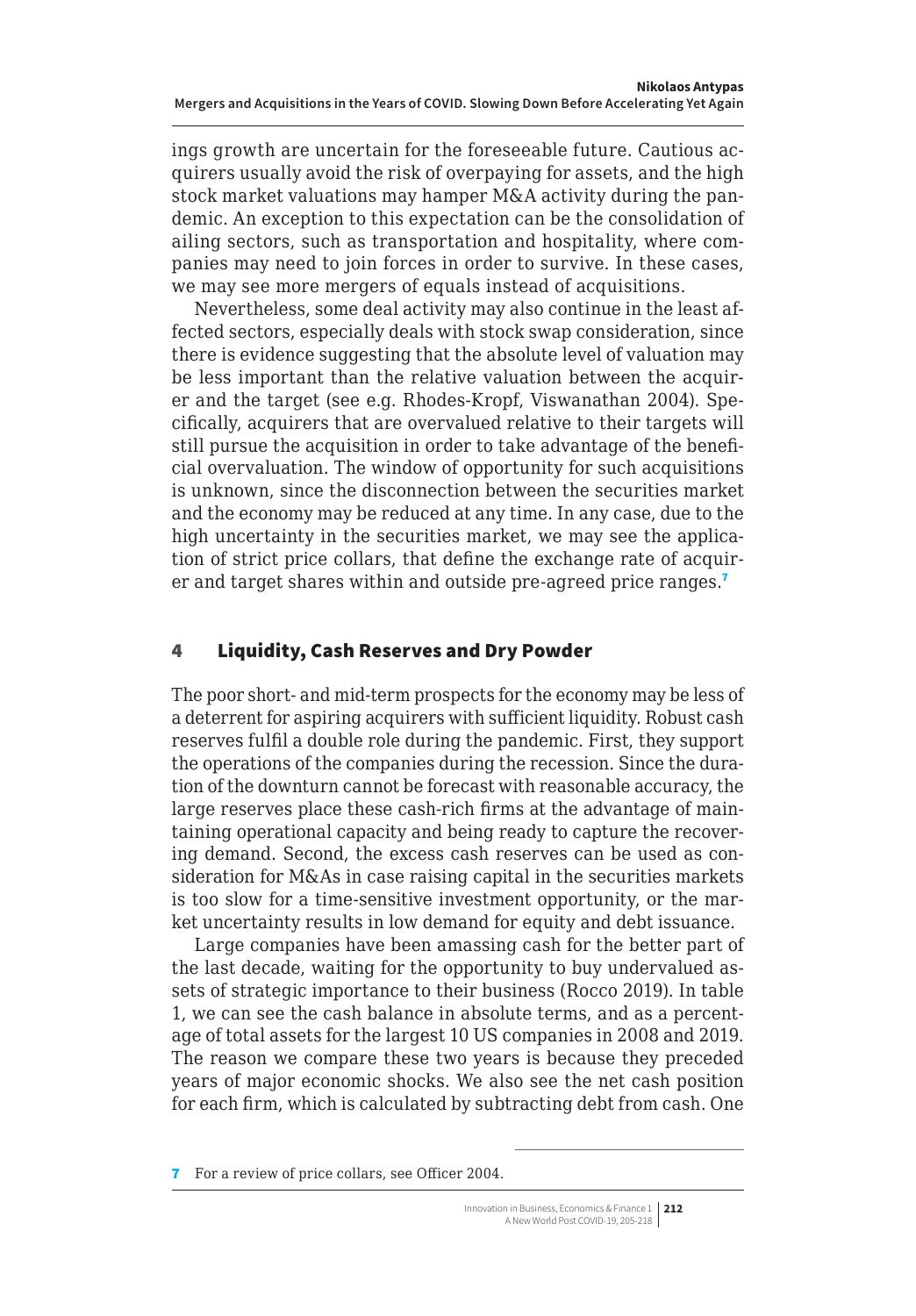takeaway from table 1 is that many of the top 10 cash-holding firms, as a group, have stronger positions in 2019 (\$754 billion) compared to 2008 (\$323 billion) even after accounting for inflation. This can be partially attributed to the companies that were in the list in 2008 having even larger cash balances in 2019. Another key insight, taken from untabulated information, is that the top cash-holders of 2008 proceeded to perform a series of strategic acquisitions in the aftermath of the crisis. We expect that this will be the case for the post-COVID-19 era as well, especially since cash balances have grown more than ever before.

**Table 1** Top 10 cash-holding companies in 2008 and 2019. Financial and utility companies have been excluded from the list due to dissimilarities in accounting standards and regulatory treatment. Source of data: Compustat by Capital IQ

| 2008           | Company name               | Cash           | <b>Cash over</b>    | Net Cash      |
|----------------|----------------------------|----------------|---------------------|---------------|
|                |                            | (in 2019 \$bn) | <b>Total Assets</b> | (in 2019 5bn) |
| 1              | <b>GENERAL ELECTRIC CO</b> | 59.59          | 6%                  | $-332.41$     |
| $\overline{2}$ | EXXON MOBIL CORP           | 38.01          | 14%                 | 29.67         |
| 3              | FORD MOTOR CO              | 37.23          | 14%                 | $-70.3$       |
| $\overline{4}$ | <b>BERKSHIRE HATHAWAY</b>  | 35.19          | 11%                 | $-3.95$       |
| 5              | CISCO SYSTEMS INC          | 31.16          | 45%                 | 23.57         |
| 6              | <b>APPLE INC</b>           | 29.09          | 62%                 | 29.09         |
| $\overline{7}$ | PFIZER INC                 | 28.18          | 21%                 | 18.73         |
| 8              | MICROSOFT CORP             | 28.1           | 33%                 | 28.1          |
| 9              | ALPHABET INC               | 18.82          | 50%                 | 18.82         |
| 10             | <b>WYETH</b>               | 17.27          | 33%                 | 4.42          |
|                | Sum                        | 322.64         |                     | $-254.26$     |
|                | Average                    | 32.26          | 29%                 | $-25.43$      |

| 2019           | <b>Company name</b>        | Cash                 | <b>Cash over</b>    | <b>Net Cash</b> |
|----------------|----------------------------|----------------------|---------------------|-----------------|
|                |                            | $(in 2019 $ \$bn $)$ | <b>Total Assets</b> | (in 2019 5bn)   |
| 1              | <b>BERKSHIRE HATHAWAY</b>  | 135.22               | 17%                 | 36.39           |
| $\overline{2}$ | MICROSOFT CORP             | 133.82               | 47%                 | 54.71           |
| 3              | ALPHABET INC               | 119.68               | 43%                 | 104.91          |
| 4              | <b>APPLE INC</b>           | 100.58               | 30%                 | 8.77            |
| 5              | AMAZON.COM INC             | 55.3                 | 25%                 | $-7.91$         |
| 6              | <b>FACEBOOK INC</b>        | 54.86                | 41%                 | 44.92           |
| $\overline{7}$ | ORACLE CORP                | 43.06                | 37%                 | $-27.67$        |
| 8              | <b>ABBVIE INC</b>          | 39.92                | 45%                 | $-23.3$         |
| 9              | <b>GENERAL ELECTRIC CO</b> | 36.92                | 14%                 | $-33.48$        |
| 10             | FORD MOTOR CO              | 34.65                | 13%                 | $-67.76$        |
|                | Sum                        | 754.01               |                     | 89.58           |
|                | Average                    | 75.40                | 31%                 | 8.96            |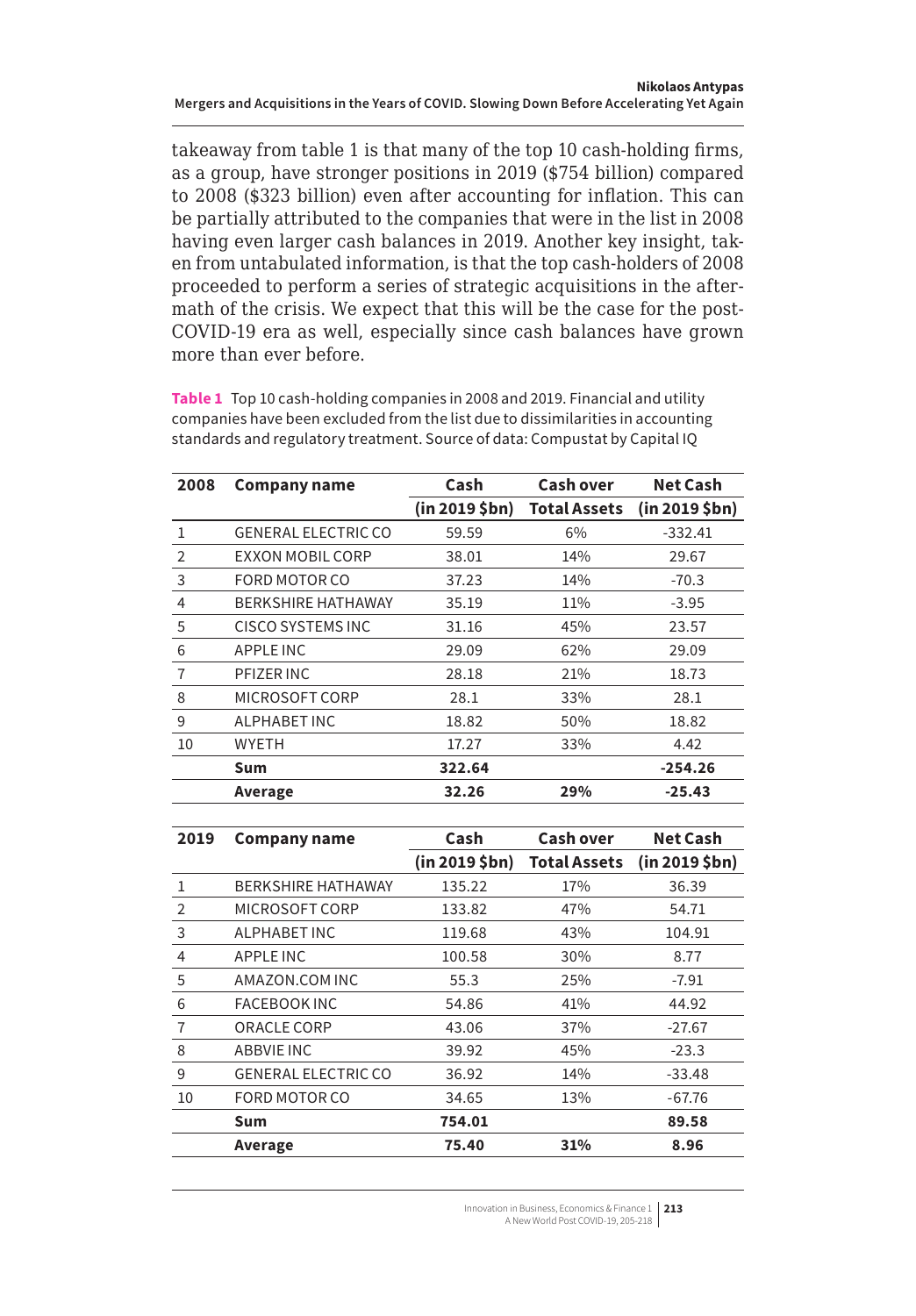A considerable portion of the M&A activity during the next few months may originate from professional investors such as Private Equity (PE) and Hedge Funds (HF). The capital available for investments, i.e. 'dry powder', was at a record of \$2.5 trillion in 2019 (Espinoza, Platt 2019). PE companies rely on their ability to pinpoint the firms with strong cash-flow statements, as well as growth and cost-cutting potential. A market fall may trigger a buying spree from professional investors. It is important to note that both PE and HF companies have a unique advantage compared to other investment management firms: their investment horizon is significantly longer than the average investor, and spans more than the few years the pandemic is expected to directly affect the markets. The average investment horizon for PE companies is about seven years, while some HFs invest with horizons of decades. As a result, we may see professional investors wait patiently for short-term liquidity crunches to occur, rendering them irresistible partners to distressed firms.

The overall outlook in terms of capital availability can be favourable for some acquirers, regardless of the downturn in aggregate economic output. An additional contributing factor is the persisting and historically low interest rates. The Federal Reserve, the Bank of England, and the European Central Bank have declared that they will allow benchmark interest rates to remain at low, even negative levels, for the foreseeable future in order to support their respective economies (Financial Times 2020). As a result, corporations with healthy cash flows and sustainable leverage levels could take advantage of the favourable debt market, and fund their M&A plans with inexpensive debt capital.

### 5 Concluding remarks, the Future of M&As and the Role of Regulators

Since the beginning of the 20th century, the US economy has experienced at least seven M&A waves, i.e. wave-like patterns of M&A activity levels. There are various theoretical explanations for the formation of waves (see e.g. Maksimovic, Phillips, Yang 2013; Goel, Thakor 2010), and the most widely accepted framework is the neoclassical theory (see e.g. Ahern, Harford 2014), which is based on the field of neoclassical economics. The neoclassical theory of acquisitions is that the market for corporate control reacts to an industry-wide shock, such as the introduction of ground-breaking technology, or a sudden decrease in supply of raw materials. When industry-specific shocks coincide and, most importantly, capital availability is high, a marketwide M&A wave is formed (Harford 2005). If all these conditions are fulfilled, we could be soon see the onset of a new merger wave.

Regulators should be aware that the form of economic stimulus they provide, and the criteria they attach to the help they offer, may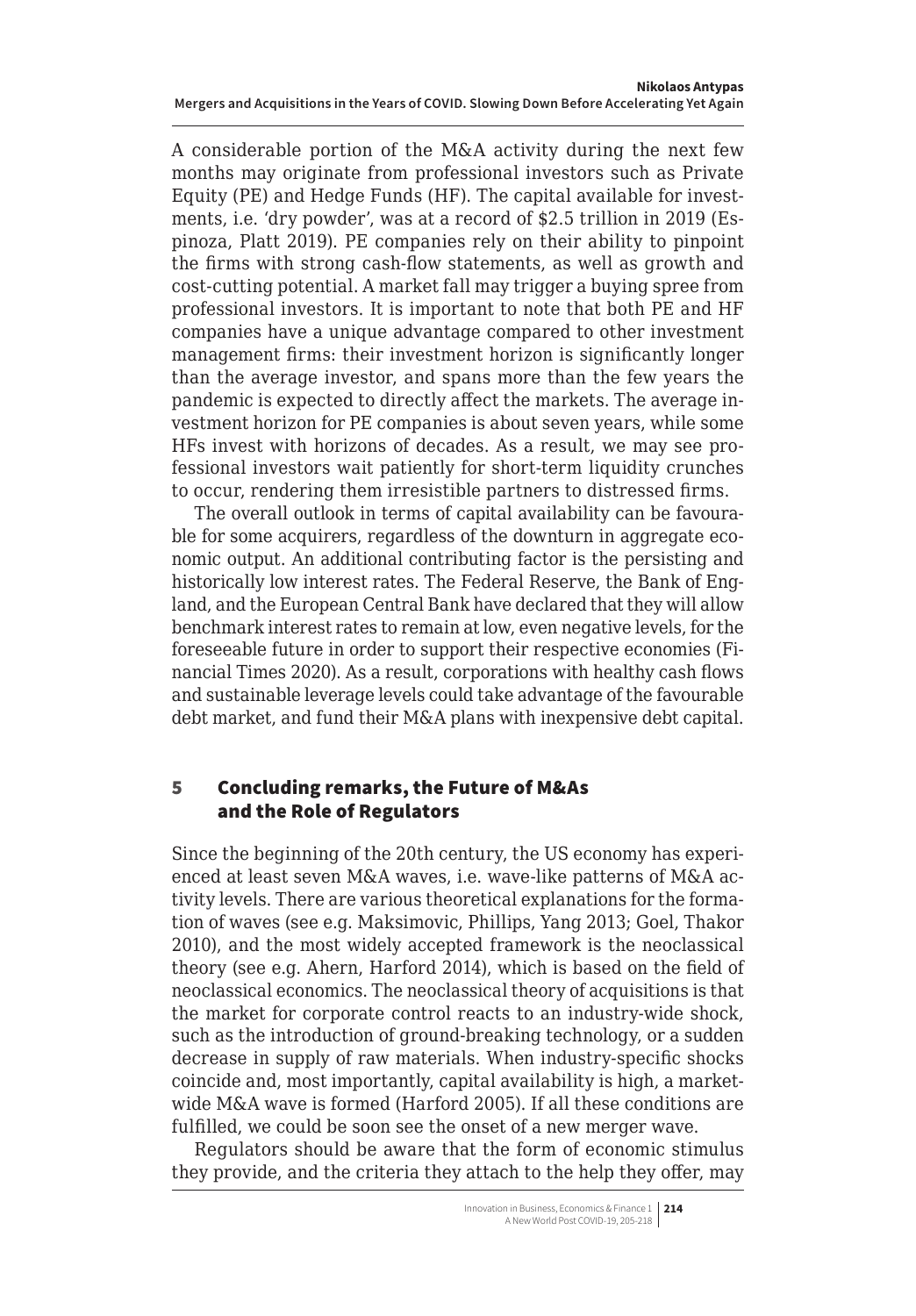<span id="page-10-0"></span>contribute to a rise in deal activity and the creation of an M&A wave. For instance, if companies are offered debt in order to survive the economic slowdown in the short-run, they may face accelerated insolvency issues when they need to pay back the loans, unless economic activity recovers materially or state support is prolonged until recovery. This predicament will increase the acquisitions of distressed firms by more liquid acquirers. Instead, if companies are incentivised to cut costs and downsize, which would be a politically charged policy, more companies would divest their assets and focus on their core business segments. The policies to be announced and implemented may yet be the most significant factor determining M&A activity during and after the crisis.

The contribution of the state is significant, even if a merger wave does not materialise in the near future. As has been mentioned earlier, the cash balances of some companies have stayed strong for a few years, and these companies have increased their relative 'buying' power relative to companies that are struggling during the recession. As a result, we may observe sector-specific market consolidation led by industry leaders with large cash reserves, spare debt capacity, or high stock valuations, e.g., price-to-earnings ratios. There have been discussions among regulators about preventing a consolidation wave during the pandemic, especially banning acquisitions by firms that have received state funding, so that markets remain competitive (Fontanella-Khan, Fedor 2020). The government institutions responsible for maintaining market competition, such as the Federal Trade Commission (FTC) in the US and the Competition and Markets Authority (CMA) in the UK, may face intense pressure to forbid deals that could save target companies from insolvency, so that markets remain competitive.

At every turn of the economy, the market for corporate control has followed suit in an attempt to decrease efficiencies and empower corporations to thrive. The current pandemic is poised to become one of the sharpest turns in modern economic history and, thus, the M&A activity during and after this crisis should reflect the proportions of such a novel shock. Companies with good access to capital are expected to benefit most from this turmoil, while companies that have already been struggling will become inexpensive targets when security markets adjust to match their share price with their poor economic prospects. Finally, regulators will have to balance their efforts between saving existing corporate structures via allowing consolidation, and maintaining market competition at healthy levels. Whatever lies ahead, we will most certainly look back to these times for instruction in extremity, same as we do with the Global Financial Crisis and previous major crises.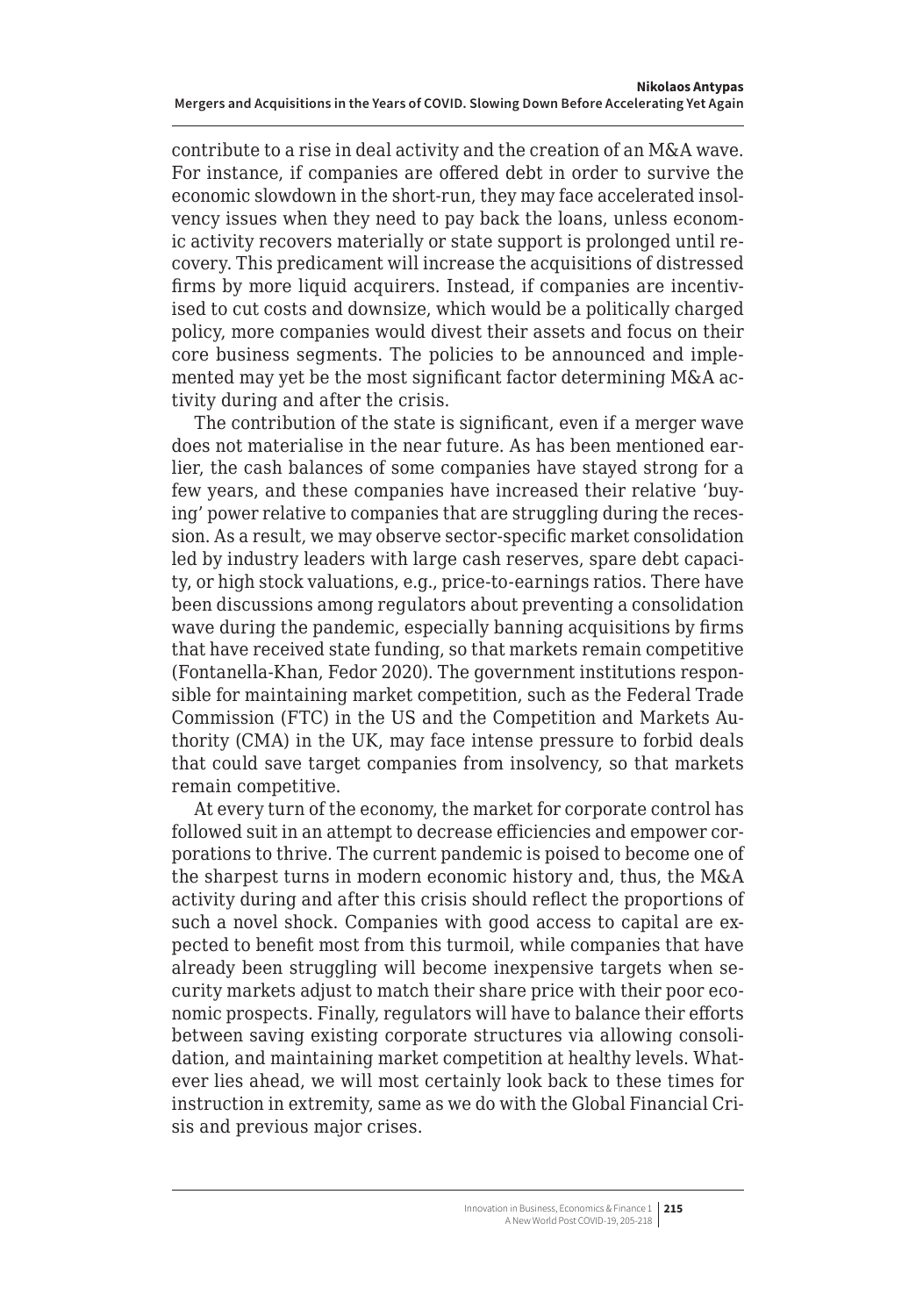## **Bibligraphy**

- Ahern, K.R.; Harford, J. (2014). "The Importance of Industry Links in Merger Waves". *The Journal of Finance*, 69(2), 527-76. [https://doi.org/10.1111/](https://doi.org/10.1111/jofi.12122) [jofi.12122](https://doi.org/10.1111/jofi.12122).
- Alexandridis, G.; Antypas, N.; Travlos, N. (2017). "Value Creation from M&As: New Evidence". *Journal of Corporate Finance*, 45, 632-50. [https://doi.](https://doi.org/10.1016/j.jcorpfin.2017.05.010) [org/10.1016/j.jcorpfin.2017.05.010](https://doi.org/10.1016/j.jcorpfin.2017.05.010).
- Alexandridis, G.: Fuller, K.P.; Terhaar, L.; Travlos, N.G. (2013). "Deal Size, Acquisition Premia and Shareholder Gains". *Journal of Corporate Finance*, 20, 1-13. <https://doi.org/10.1016/j.jcorpfin.2012.10.006>.
- BBC (2020). "Coronavirus: How Lockdown is Being Lifted Across Europe". *BBC*, 2 July. <https://www.bbc.co.uk/news/explainers-52575313>.
- Chemmanur, T.J.; Ertugrul, M.; Krishnan, K. (2019). "Is It the Investment Bank or the Investment Banker? A Study of the Role of Investment Banker Human Capital in Acquisitions". *Journal of Financial and Quantitative Analysis*, 54(2), 587-627. <https://doi.org/10.1017/S002210901800073X>.
- Espinoza, J. (2019). "Private Equity Races to Spend Record \$2.5tn Cash Pile". *Financial Times*, 27 June. [https://www.ft.com/content/2f777656-](https://www.ft.com/content/2f777656-9854-11e9-9573-ee5cbb98ed36) [9854-11e9-9573-ee5cbb98ed36](https://www.ft.com/content/2f777656-9854-11e9-9573-ee5cbb98ed36).
- Financial Times (2020). "Negative Interest Rates are a Tool, not a Gift, Viewed". *Financial Times*, 26 June. [https://www.ft.com/content/319b2a3a-9a98-](https://www.ft.com/content/319b2a3a-9a98-11ea-8b5b-63f7c5c86bef) [11ea-8b5b-63f7c5c86bef](https://www.ft.com/content/319b2a3a-9a98-11ea-8b5b-63f7c5c86bef).
- Fontanella-Khan, J.; Fedor, L. (2020). "Warren and Ocasio-Cortez Propose M&A ban during crisis". *Financial Times*, 27 June 2020. [https://www.ft.com/](https://www.ft.com/content/35442f52-2230-4867-96fe-2975532a1098) [content/35442f52-2230-4867-96fe-2975532a1098](https://www.ft.com/content/35442f52-2230-4867-96fe-2975532a1098).
- Gallagher, J. (2020). "Coronavirus Vaccine: When Will We Have One?". *BBC*, 20 June. <https://www.bbc.co.uk/news/health-51665497>.
- Giles, C. (2020). "OECD Warns of Deepest Economic Scars in Peacetime for a Century". *Financial Times*, 15 June. [https://www.ft.com/content/498b43bf-](https://www.ft.com/content/498b43bf-4813-40f8-9953-022e0d7820b5)[4813-40f8-9953-022e0d7820b5](https://www.ft.com/content/498b43bf-4813-40f8-9953-022e0d7820b5).
- Goel, A.M.; Thakor, A.V. (2010). "Do Envious CEOs Cause Merger Waves?". *The Review of Financial Studies*, 23(2), 487-517. [https://doi.org/10.1093/](https://doi.org/10.1093/rfs/hhp088) [rfs/hhp088](https://doi.org/10.1093/rfs/hhp088).
- Golubov, A.; Petmezas, D.; Travlos, N.G. (2012). "When It Pays to Pay Your Investment Banker: New Evidence on the Role of Financial Advisors in M&As". *The Journal of Finance*, 67(1), 271-311. [https://doi.org/10.1111/j.1540-](https://doi.org/10.1111/j.1540-6261.2011.01712.x) [6261.2011.01712.x](https://doi.org/10.1111/j.1540-6261.2011.01712.x).
- Harford, J. (2005). "What Drives Merger Waves?". *Journal of Financial Economics*, 77(3), 529-60. <https://doi.org/10.1016/j.jfineco.2004.05.004>.
- Herndon, M.; Bender, J. (2020). "What M&A Looks Like During the Pandemic". *Harvard Business Review*, 10 June. [https://hbr.org/2020/06/what-ma](https://hbr.org/2020/06/what-ma-looks-like-during-the-pandemic?)[looks-like-during-the-pandemic?](https://hbr.org/2020/06/what-ma-looks-like-during-the-pandemic?)
- Hopkins, H.D. (1991). "Acquisition and Divestiture as a Response to Competitive Position and Market Structure". *Journal of Management Studies*, 28(6), 665-77. <https://doi.org/10.1111/j.1467-6486.1991.tb00985.x>.
- IMAA, Institute for Mergers, Acquisitions and Alliances (2020). "M&A Statistics", viewed 26 June. [https://imaa-institute.org/mergers-and-acqui](https://imaa-institute.org/mergers-and-acquisitions-statistics/)[sitions-statistics/](https://imaa-institute.org/mergers-and-acquisitions-statistics/).